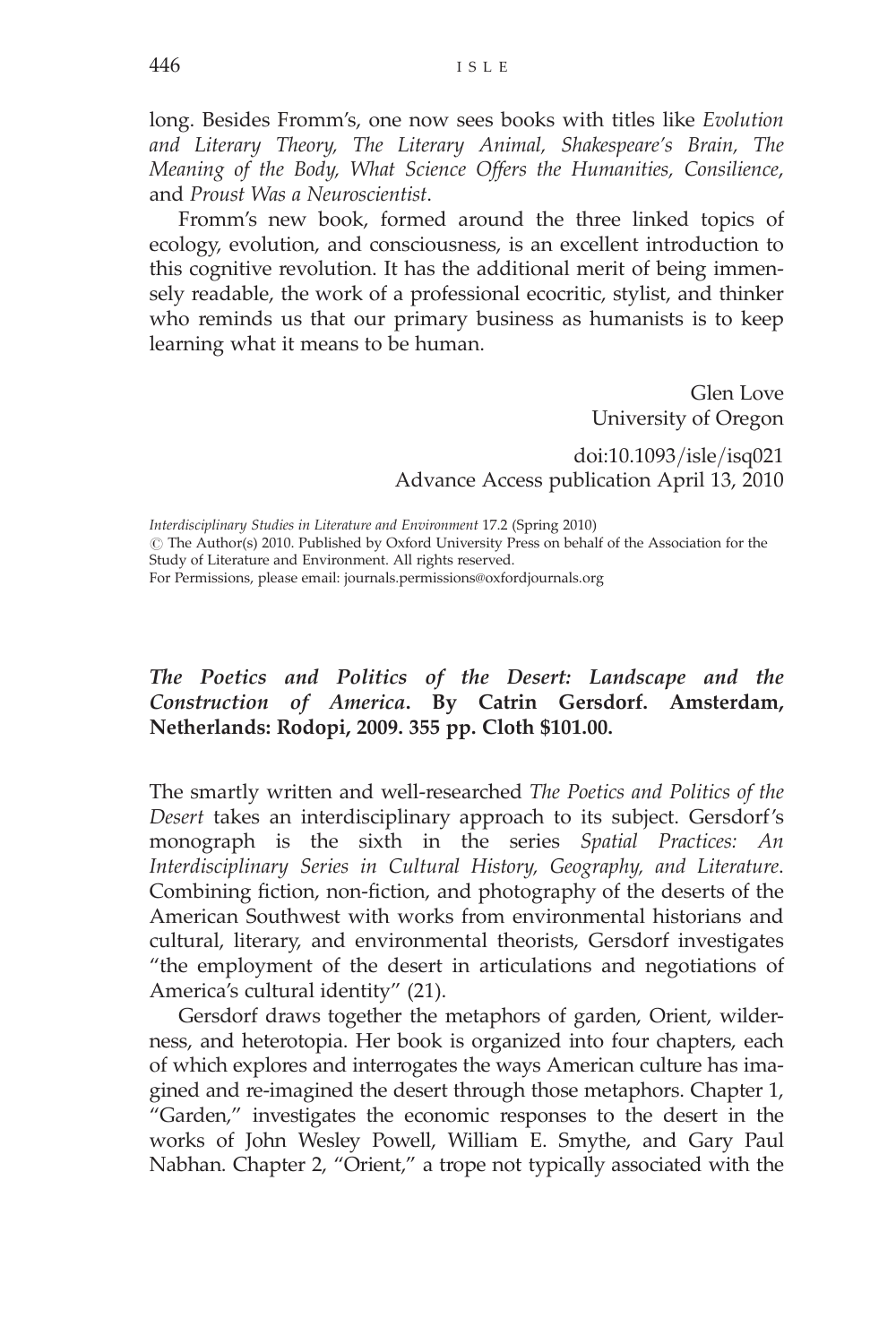American desert but for which Gersdorf constructs a convincing argument, surveys aesthetic responses through the works of Susan E. Wallace, Charles F. Lummis, and John C. Van Dyke. Chapter 3, "Wilderness," delves into Wallace Stegner, Edward Abbey, Barry Lopez, Charles Bowden, and Ann H. Zwinger. Finally, chapter 4, "Heterotopia," explores the socio-cultural responses to the desert through the works of Mary Austin, Joseph Wood Krutch, Richard Misrach, and Alfredo Véa, Jr. Arranged according to "the chronology of the historical appearance of these spatial paradigms" in American culture (39), the chapters expand these tropes in interesting and significant ways. For example, while most ecocritics are familiar with the use of wilderness as an ecological metaphor, Gersdorf uses the works of these various artists to interrogate and subvert wilderness as an ethical response to the desert. The garden paradigm arose as a response to the collision of manifest destiny with the realities of the conditions of aridity in the West, and the paradigm of the Orient created a literary and artistic space for American conceptions of the desert.

The Poetics and Politics of the Desert is important not only for those already well versed in the literary and cultural history of the American desert but also for those with an emerging interest in the field. Gersdorf brings various depictions and conceptions of the deserts of the American Southwest together in a careful examination of how those paradigms emerged from and have, in turn, shaped American culture. In addition, Gersdorf's organization of the text allows the chapters to be used individually in the classroom.

> Kerry Fine Texas Tech University

doi:10.1093/isle/isq017 Advance Access publication April 14, 2010

Interdisciplinary Studies in Literature and Environment 17.2 (Spring 2010)  $\odot$  The Author(s) 2010. Published by Oxford University Press on behalf of the Association for the Study of Literature and Environment. All rights reserved. For Permissions, please email: journals.permissions@oxfordjournals.org

## Catlin's Lament: Indians, Manifest Destiny, and the Ethics of Nature. By John Hausdoerffer. Lawrence: UP of Kansas, 2009. 208 pp. Cloth \$34.95.

The virtues of this revised doctoral dissertation from Washington State University's American Studies program include its willingness to reconsider George Catlin in a fresh light. In the end, however, the